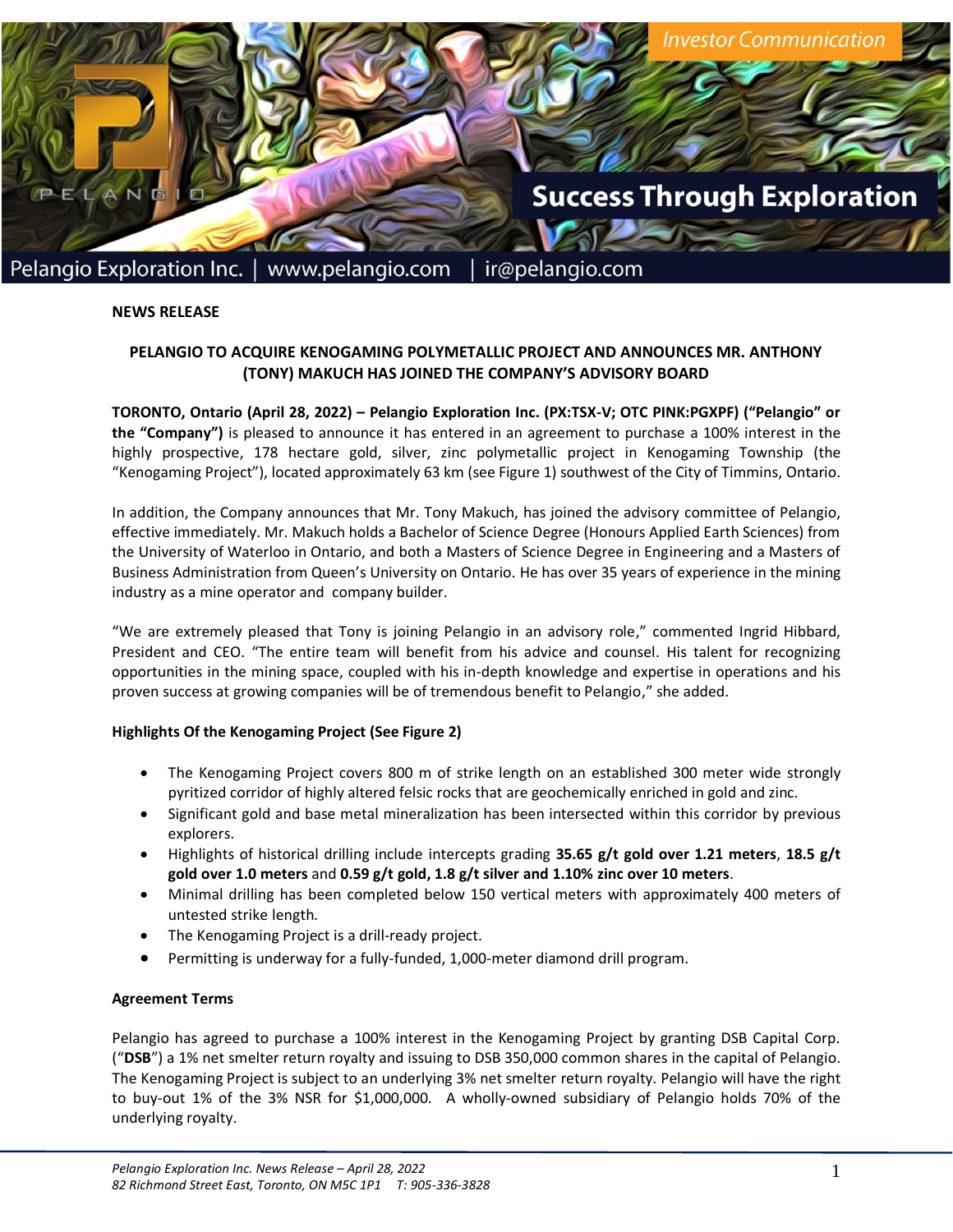"The acquisition of the Kenogaming project represents a cost-effective opportunity to augment our polymetallic project portfolio in Ontario. We look forward to drilling this highly prospective project once permits are received," said Ingrid Hibbard, President and CEO.

## **Kenogaming Summary and Geological Description (See Figure 2)**

In 1996, Eastmain Resoures Inc. conducted the last major drilling campaign on the adjoining Glencore patents and a few holes on the adjoining Kenogaming Project. Eastmain prospecting, geophysics and drilling demonstrated the presence of a strongly pyritized corridor of highly altered felsic rocks which are geochemically enriched in gold and zinc. This corridor was reported to have extended for approximately four km over a width of 300 meters. Approximately 800 meters of prospective strike length within this corridor is located on the Kenogaming Project. Coincident with the pyritized corridor and an associated alteration package of sericite, chlorite, silica and fushite is the historical Dunvegan gold, zinc occurrence. The original Dunvegan occurrence and a substantial portion of the known gold-bearing Dunvegan trend is now located within the Kenogaming Project.

Limited drilling by Eastmain on the Kenogaming Project demonstrated considerable gold and base metal potential associated with the Dunvegan trend. Eastmain drill hole EAK-96-20 returned 0.59 g/t gold, 1.8 g/t silver and 1.10 % Zn across 10 meters. A higher-grade intercept in Eastmain hole EAK-96-20 returned 18.5 g/t gold over 1 meter.

Prior to Eastmain's work, Halley Resources Inc. completed a series of holes in 1988 on the Kenogaming Project. A number of holes were drilled on the Dunvegan trend. A highlight from Halley's work on the Duvegan trend included an intercept of 35.65 g/t gold over 1.21 meters. More importantly, Halley found a second gold -bearing zone which was designated the "New Zone" (NZ). The NZ appears to lie in the footwall of Dunvegan Zone. Drilling on the NZ returned a number of significant drill hole intercepts including 20.57 g/t gold over 1.95 meters in hole H88-6, and 13.02 g/t gold over 0.61 meters in hole H88-1. (Note: All values reported are core lengths.)

With respect to new exploration potential, drilling to date for the most part has been focused above 150 meters vertical on the Kenogaming Project. More recent results by Eastmain and Halley suggest that there is excellent potential to increase metal grade and thickness on the known zones with further drilling at depth and along strike. Further, the discovery of the NZ below the Dunvegan Zone suggests there may be potential for other mineralized zones within the large alteration corridor noted by Eastmain geologists.

*(References: Ontario Government Assessment Files for Eastmain Resourec Inc., Halley Resources Inc., Falconbridge Nickel Mines, Dunvegan Mines, and OGS Report 97 by V.G. Milne, 1972)*

## **Future Plans**

The Kenogaming Project is a drill-ready project. Pelangio will immediately apply for exploration permits and plans to conduct a minimum first-phase drill program of 1000 meters. This fully-funded program is designed to follow up on the strike and down dip extensions of both the NZ and Dunvegan Zones.

### **Qualified Person**

Mr. Kevin Filo, P.Geo. (Ontario), is a qualified person within the meaning of National Instrument 43-101. Mr. Filo approved the technical data disclosed in this release.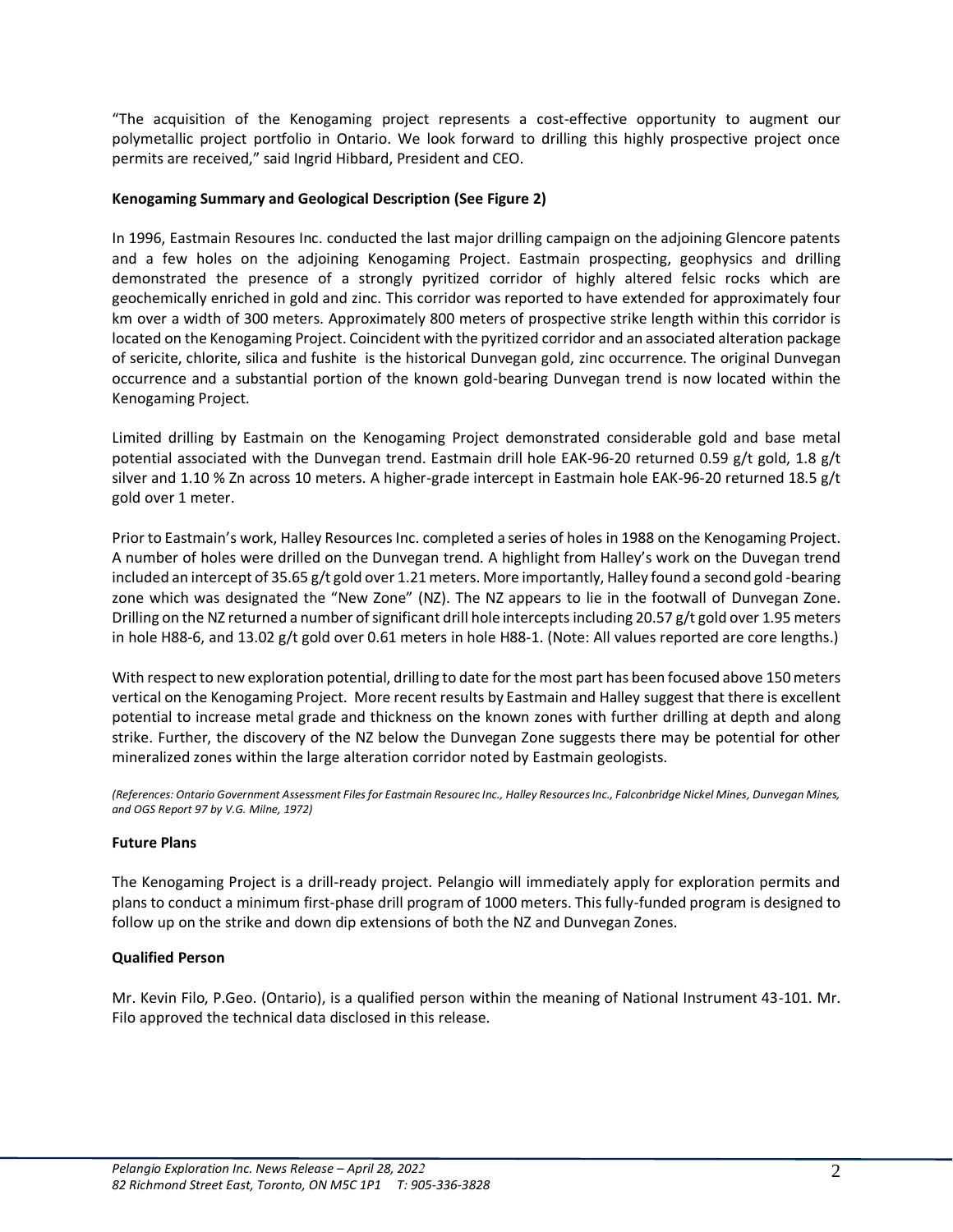